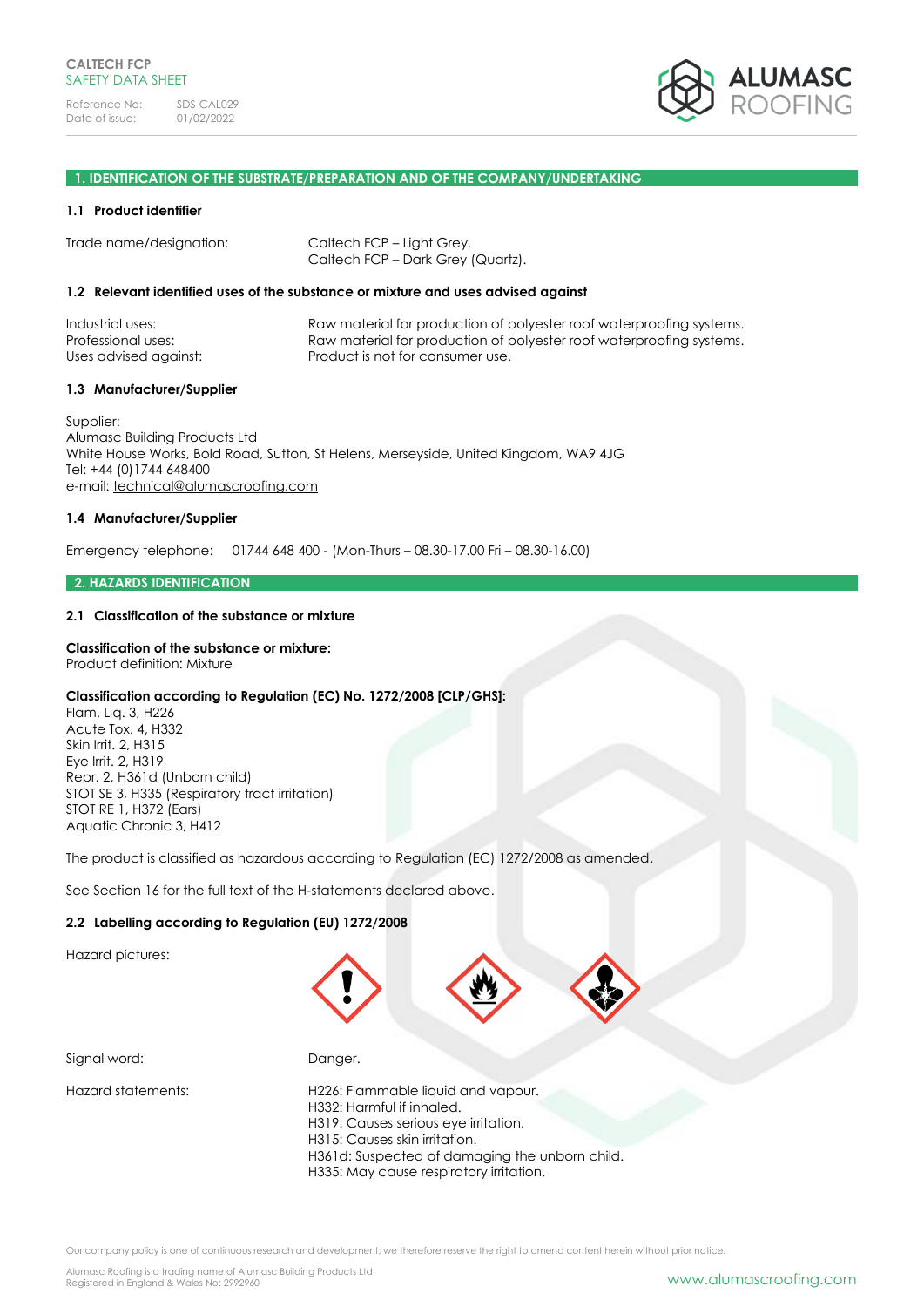| <b>CALTECH FCP</b> |  |  |
|--------------------|--|--|
| SAFETY DATA SHEET  |  |  |



|                                  | H372: Causes damage to organs (ears) through prolonged or repeated exposure.<br>H412: Harmful to aquatic life with long lasting effects.                                                                                                                                                                                                                                                                                                                                                                                                                                                                                                                                                                                                                                                                                                                                                                                                                           |
|----------------------------------|--------------------------------------------------------------------------------------------------------------------------------------------------------------------------------------------------------------------------------------------------------------------------------------------------------------------------------------------------------------------------------------------------------------------------------------------------------------------------------------------------------------------------------------------------------------------------------------------------------------------------------------------------------------------------------------------------------------------------------------------------------------------------------------------------------------------------------------------------------------------------------------------------------------------------------------------------------------------|
| Supplementary label:             | EUH 208: Contains Cobalt bis(2-ethylhexanoate). May produce an allergic reaction.                                                                                                                                                                                                                                                                                                                                                                                                                                                                                                                                                                                                                                                                                                                                                                                                                                                                                  |
| <b>Precautionary statements:</b> |                                                                                                                                                                                                                                                                                                                                                                                                                                                                                                                                                                                                                                                                                                                                                                                                                                                                                                                                                                    |
| Prevention:                      | P201: Obtain special instructions before use.<br>P202: Do not handle until all safety precautions have been read and understood.<br>P280: Wear protective gloves: 4 -8 hours (breakthrough time): fluor rubber (Viton) (0.70<br>mm); < 1 hour (breakthrough time): Nitril rubber (0.4 mm). Wear eye or face protection.<br>Wear protective clothing.<br>P210: Keep away from heat, hot surfaces, sparks, open flames and other ignition<br>sources. No smoking.<br>P241: Use explosion-proof electrical, ventilating, lighting and all material-handling<br>equipment.<br>P242: Use only non-sparking tools.<br>P243: Take precautionary measures against static discharge.<br>P233: Keep container tightly closed.<br>P271: Use only outdoors or in a well-ventilated area.<br>P273: Avoid release to the environment.<br>P260: Do not breathe vapour.<br>P270: Do not eat, drink or smoke when using this product<br>P264: Wash hands thoroughly after handling. |
| Response:                        | P314: Get medical attention if you feel unwell.<br>P308+P313: IF EXPOSED OR CONCERNED: Get medical attention.<br>P304+P340+P312: IF INHALED: Remove person to fresh air and keep comfortable for<br>breathing. Call a POISON CENTER or physician if you feel unwell.<br>P303+P361+P353: IF ON SKIN (or hair): Take off immediately all contaminated clothing.<br>Rinse skin with water or shower.<br>P302+P352+P362+P364: IF ON SKIN: Wash with plenty of soap and water. Take off<br>contaminated clothing and wash it before reuse.<br>P332+P313: If skin irritation occurs: Get medical attention.<br>P305+P351+P338: IF IN EYES: Rinse cautiously with water for several minutes. Remove<br>contact lenses, if present and easy to do. Continue rinsing.<br>P337+P313: If eye irritation persists: Get medical attention.                                                                                                                                      |
| Supplementary statements:        | EUH 208: Contains Cobalt bis(2-ethylhexanoate). May produce an allergic reaction.                                                                                                                                                                                                                                                                                                                                                                                                                                                                                                                                                                                                                                                                                                                                                                                                                                                                                  |
| Storage:                         | P235: Keep cool.                                                                                                                                                                                                                                                                                                                                                                                                                                                                                                                                                                                                                                                                                                                                                                                                                                                                                                                                                   |
| Disposal:                        | P501: Dispose of contents and container in accordance with all local, regional, national                                                                                                                                                                                                                                                                                                                                                                                                                                                                                                                                                                                                                                                                                                                                                                                                                                                                           |

### **3. COMPOSITION AND INFORMATION ABOUT THE COMPONENTS**

| <b>Ingredient Name</b>                                                                                              | Concentration % | <b>Regulation (EC) No. 1272/2008 [CLP]</b>                                                                                                                                                                                                             |
|---------------------------------------------------------------------------------------------------------------------|-----------------|--------------------------------------------------------------------------------------------------------------------------------------------------------------------------------------------------------------------------------------------------------|
| CAS: 100-42-5<br>EC Number: 202-851-6<br>REACH Number: 01-2119457861-32-xxxx                                        | $20 - 40\%$     | Flamm Lig 3 H226<br>Acute Tox 4, H332<br>Eye Irrit 2, H319<br>Skin Irrit 2, H315<br>Resp 2 H361d (unborn child)<br>STOT SE 3 H335 - (Respiratory Tract Irritation)<br>STOT RE 1 H372 (ears) (inhalation)<br>Asp. Tox 1.H 304<br>Aquatic Chronic 3.H412 |
| 2-Ethylhexanoic Acid, Cobalt Salt<br>CAS: 13586-82-8<br>EC Number: 205-250-6<br>REACH number: 01-2119524678-29-xxxx | $0.1 - 0.25\%$  | Repr 2.H 361f (fertility)<br>Skin sens 1.H317                                                                                                                                                                                                          |

### Refer to Section 16 for additional wording.

Our company policy is one of continuous research and development; we therefore reserve the right to amend content herein without prior notice.

and international regulations.

Alumasc Roofing is a trading name of Alumasc Building Products Ltd<br>Registered in England & Wales No: 2992960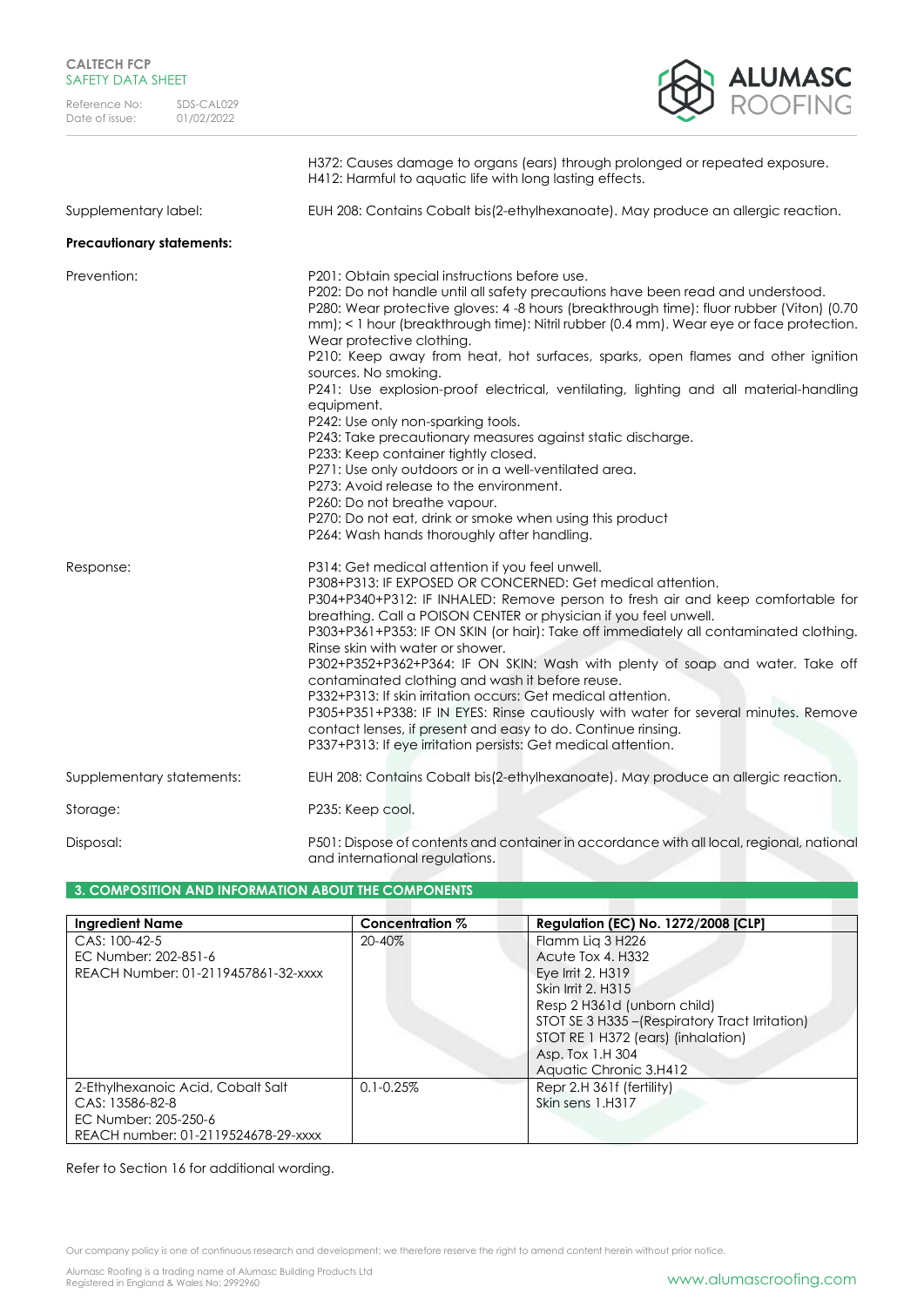

There are no additional ingredients present which, within the current knowledge of the supplier and in the concentrations applicable, are classified as hazardous to health or the environment, are PBTs or vPvBs or have been assigned a workplace exposure limit and hence require reporting in this section.

### **4. FIRST AID MEASURES**

### **4.1 Description of first aid measures**

| General:                                                        | In all cases of doubt, or when symptoms persist, seek medical attention. Never give<br>anything by mouth to an unconscious person. If unconscious, place in recovery position<br>and seek medical advice.                                                                                                                                                                                                                                                                                                                                                                                                                                                                                                                          |
|-----------------------------------------------------------------|------------------------------------------------------------------------------------------------------------------------------------------------------------------------------------------------------------------------------------------------------------------------------------------------------------------------------------------------------------------------------------------------------------------------------------------------------------------------------------------------------------------------------------------------------------------------------------------------------------------------------------------------------------------------------------------------------------------------------------|
| Eye Contact:                                                    | Immediately flush eyes with plenty of water, occasionally lifting the upper and lower<br>eyelids.<br>Check for and remove any contact lenses. Continue to rinse for at least 10 minutes.<br>Get medical attention.                                                                                                                                                                                                                                                                                                                                                                                                                                                                                                                 |
| Inhalation:                                                     | Remove victim to fresh air and keep at rest in a position comfortable for breathing. If it<br>is suspected that fumes are still present, the rescuer should wear an appropriate mask<br>or self-contained breathing apparatus. If not breathing, if breathing is irregular or if<br>respiratory arrest occurs, provide artificial respiration or oxygen by trained personnel. It<br>may be dangerous to the person providing aid to give mouth-to-mouth resuscitation.<br>Get medical attention. If necessary, call a poison centre or physician. If unconscious,<br>place in recovery position and get medical attention immediately. Maintain an open<br>airway. Loosen tight clothing such as a collar, tie, belt or waistband. |
| Skin Contact:                                                   | Flush contaminated skin with plenty of water. Remove contaminated clothing and<br>shoes. Continue to rinse for at least 10 minutes. Get medical attention. Wash clothing<br>before reuse. Clean shoes thoroughly before reuse.                                                                                                                                                                                                                                                                                                                                                                                                                                                                                                     |
| Ingestion:                                                      | Wash out mouth with water. Remove dentures if any. Remove victim to fresh air and<br>keep at rest in a position comfortable for breathing. Stop if the exposed person feels<br>sick as vomiting may be dangerous. Do not induce vomiting unless directed to do so<br>by medical personnel. If vomiting occurs, the head should be kept low so that vomit<br>does not enter the lungs. Get medical attention. Never give anything by mouth to an<br>unconscious person. If unconscious, place in recovery position and get medical<br>attention immediately. Maintain an open airway.<br>Loosen tight clothing such as a collar, tie, belt or waistband.                                                                            |
| Protection of First Aiders:                                     | No action shall be taken involving any personal risk or without suitable training. If it is<br>suspected that fumes are still present; the rescuer should wear an appropriate mask or<br>self-contained breathing apparatus. It may be dangerous to the person providing aid<br>to give mouth-to-mouth resuscitation.                                                                                                                                                                                                                                                                                                                                                                                                              |
| 4.2 Most important symptoms and effects, both acute and delayed |                                                                                                                                                                                                                                                                                                                                                                                                                                                                                                                                                                                                                                                                                                                                    |
| Potential acute health effects:                                 |                                                                                                                                                                                                                                                                                                                                                                                                                                                                                                                                                                                                                                                                                                                                    |
| Eye contact:                                                    | Causes serious eye irritation.                                                                                                                                                                                                                                                                                                                                                                                                                                                                                                                                                                                                                                                                                                     |

| Inhalation:   | Harmful if inhaled. May cause respiratory irritation. |
|---------------|-------------------------------------------------------|
| Skin contact: | Causes skin irritation.                               |
| Ingestion:    | Irritating to mouth, throat and stomach.              |

### **Over exposure signs/symptoms:**

Eye contact:  $\blacksquare$  Adverse symptoms may include the following:

- pain or irritation
- watering
- redness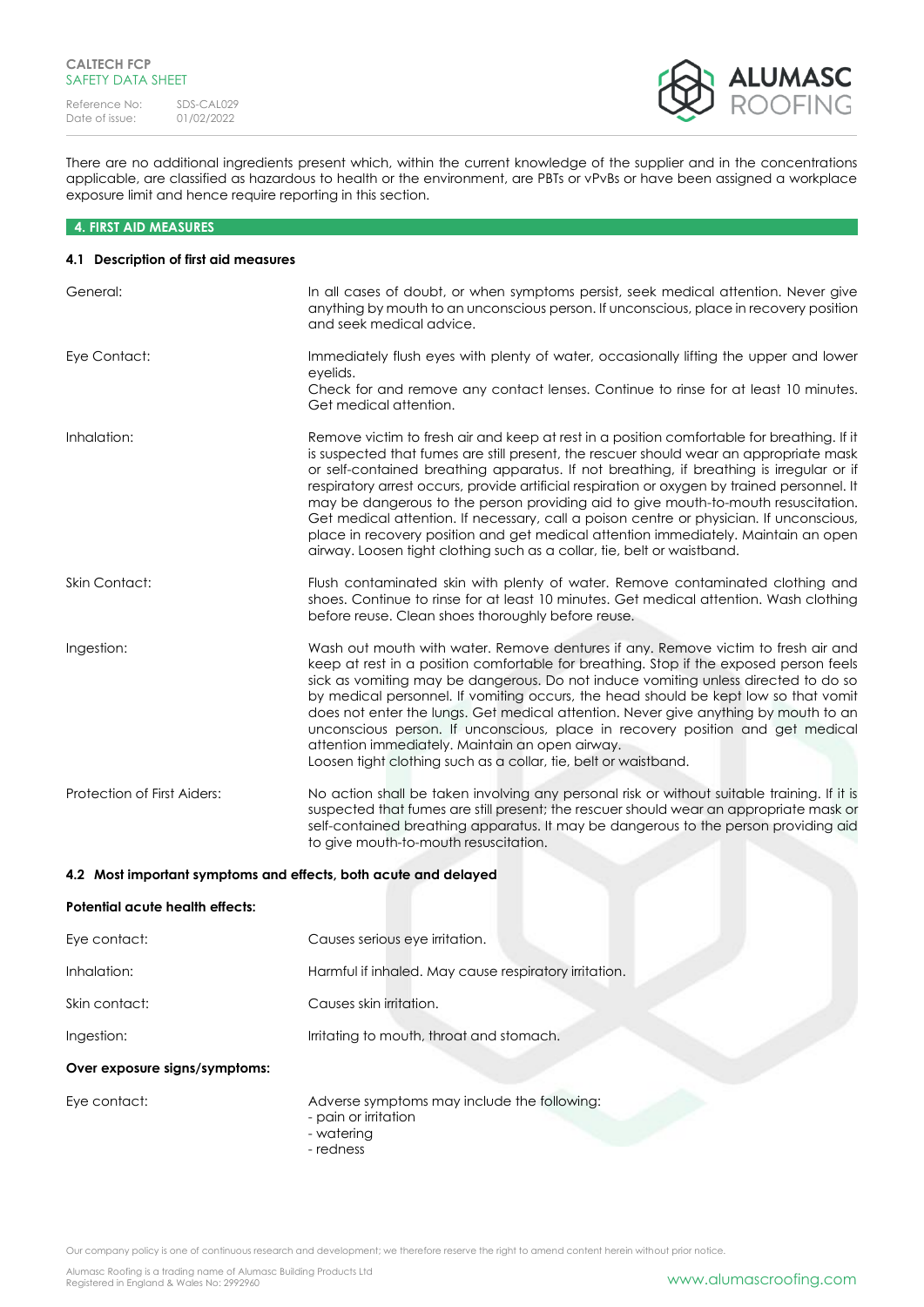Reference No: SDS-CAL029<br>Date of issue: 01/02/2022 Date of issue:



| Inhalation:   | Adverse symptoms may include the following:<br>- respiratory tract irritation<br>- coughing<br>- headache<br>- nausea<br>- dizziness<br>- reduced foetal weight |
|---------------|-----------------------------------------------------------------------------------------------------------------------------------------------------------------|
| Skin contact: | Adverse symptoms may include the following:<br>- irritation<br>- redness                                                                                        |
| Ingestion:    | Adverse symptoms may include the following:<br>- stomach ache<br>- vomiting                                                                                     |

### **4.3 Indication of any immediate medical attention and special treatment needed**

### **Notes to physician:**

Treat symptomatically. Contact poison treatment specialist immediately if large quantities have been ingested or inhaled.

### **Specific treatments:**

No specific treatment.

### **5. FIRE-FIGHTING MEASSURES**

### **5.1 Extinguishing media**

### **Suitable extinguishing agents:**

Recommended: alcohol-resistant foam, CO2, powders, water spray.

#### **For safety reasons unsuitable extinguishing agents:**

Do not use water jet.

#### **5.2 Special hazards arising from the substance or mixture**

Fire will produce dense black smoke. Exposure to decomposition products may cause a health hazard. Decomposition products may include the following materials: carbon monoxide, carbon dioxide, smoke, oxides of nitrogen.

#### **5.3 Advice for fire-fighters**

#### **Protective equipment:**

Cool closed containers exposed to fire with water. Do not release runoff from fire to drains or watercourses. Appropriate breathing apparatus may be required.

### **6. ACCIDENTIAL RELEASE MEASURES**

#### **6.1 Personal precautions, protective equipment and emergency procedures**

Exclude sources of ignition and ventilate the area. Avoid breathing vapour or mist. Refer to protective measures listed in Sections 7 and 8. If specialised clothing is required to deal with the spillage, take note of any information in Section 8 on suitable and unsuitable materials.

### **6.2 Environmental precautions**

Do not allow to enter drains or watercourses. If the product contaminates lakes, rivers, or sewers, inform the appropriate authorities in accordance with local regulations.

### **6.3 Methods and material for containment and cleaning up**

Contain and collect spillage with non-combustible, absorbent material e.g. sand, earth, vermiculite or diatomaceous earth and place in container for disposal according to local regulations (see Section 13). Preferably clean with a detergent. Avoid using solvents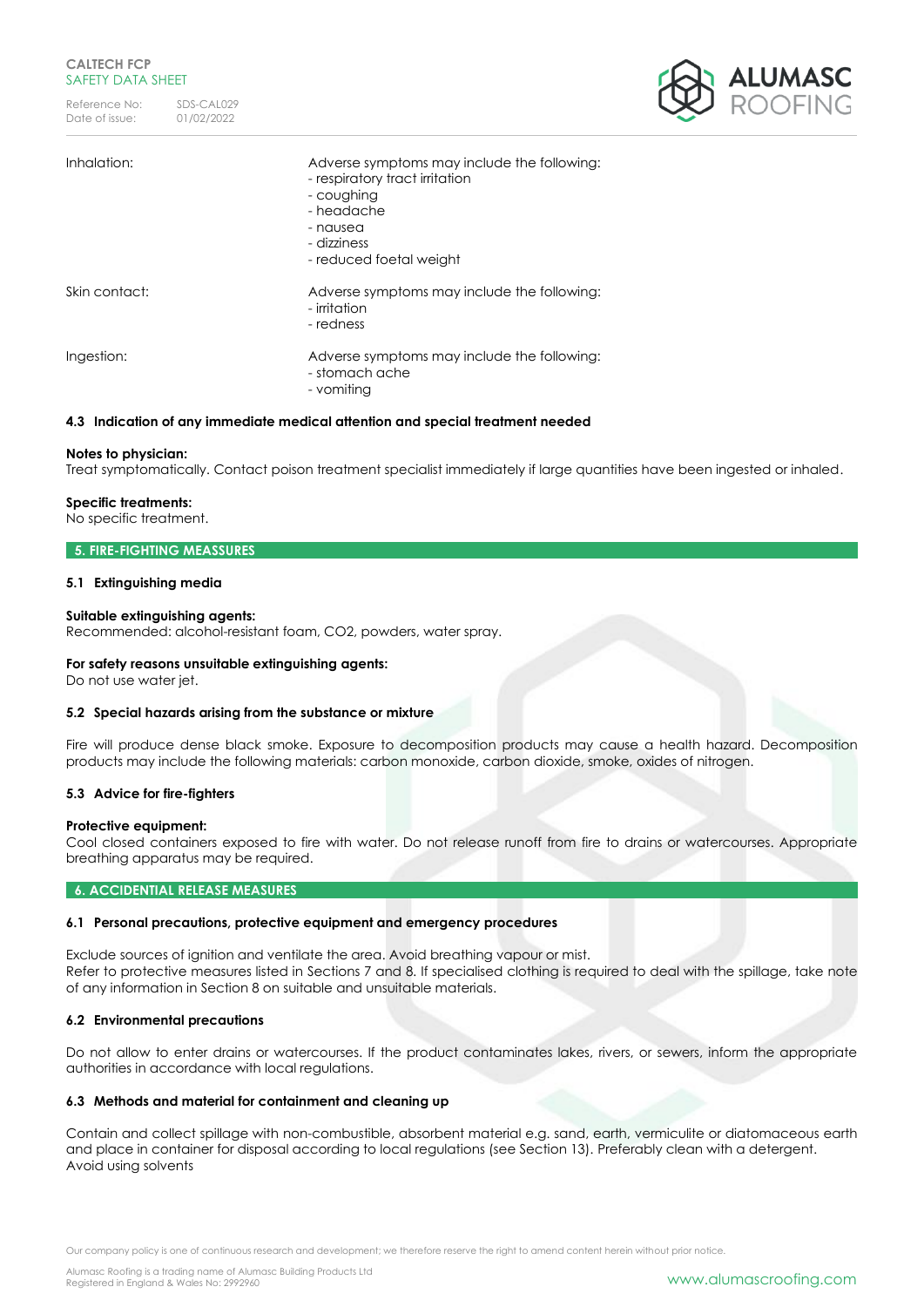

### **6.4 Reference to other sections**

See Section 1 for emergency contact information. See Section 8 for information on appropriate personal protective equipment. See Section 13 for additional waste treatment information.

### **7. HANDLING AND STORAGE**

### **7.1 Precautions for safe handling**

### **Protective measures & advice on general occupational hygiene:**

Keep away from heat, sparks and flame. No sparking tools should be used. Avoid contact with skin and eyes. Avoid the inhalation of dust, particulates, spray, mist, vapour or fumes arising from the application of this mixture. Avoid inhalation of dust from sanding. Eating, drinking and smoking should be prohibited in areas where this material is handled, stored and processed. Put on appropriate personal protective equipment if required (see Section 8). Never use pressure to empty. Container is not a pressure vessel. Always keep in containers made from the same material as the original one. Comply with the health and safety at work laws. Do not allow to enter drains or watercourses.

When operators, whether spraying or not, have to work inside the spray booth, ventilation is unlikely to be sufficient to control particulates and solvent vapour in all cases. In such circumstances they should wear a compressed air-fed respirator during the spraying process and until such time as the particulates and solvent vapour concentration has fallen below the exposure limits.

### **7.2 Conditions for safe storage, including any incompatibilities**

Store in accordance with local regulations.

### **Notes on joint storage:**

Keep away from: oxidising agents, strong alkalis, and strong acids.

### **Additional information on storage conditions:**

Observe label precautions. Store in a dry, cool, and well-ventilated area. Keep away from heat and direct sunlight. Keep container tightly closed.

Keep away from sources of ignition. No smoking. Prevent unauthorised access.

Containers that have been opened must be carefully resealed and kept upright to prevent leakage.

### **7.3 Specific end uses(s)**

No data available.

### **8. EXPOSURE CONTROLS/PERSONAL PROTECTION**

### **8.1 Control parameters**

| <b>Product/Ingredient Name</b>    | <b>Exposure Limit Values</b>                  |
|-----------------------------------|-----------------------------------------------|
| Styrene                           | EH40/2005 WELs (United Kingdom (UK), 12/2011) |
|                                   | STEL: 1080 mg/m <sup>3</sup> 15 minutes.      |
|                                   | STEL: 250 ppm 15 minutes.                     |
|                                   | TWA: $430 \text{ mg/m}^3$ 8 hours.            |
|                                   | TWA: 100 ppm 8 hours.                         |
| 2-Ethylhexanoic Acid, Cobalt Salt | EH40/2005 WELs (United Kingdom (UK), 12/2011) |
|                                   | TWA: $0.01$ mg/m <sup>3</sup> 8 hours.        |

#### **Recommended monitoring procedures:**

If this product contains ingredients with exposure limits, personal, workplace atmosphere or biological monitoring may be required to determine the effectiveness of the ventilation or other control measures and/or the necessity to use respiratory protective equipment.

Reference should be made to monitoring standards, such as the following: European Standard EN 689 (Workplace atmospheres - Guidance for the assessment of exposure by inhalation to chemical agents for comparison with limit values and measurement strategy) European Standard EN 14042 (Workplace atmospheres -Guide for the application anduse of procedures for the assessment of exposure to chemical and biological agents) European Standard EN 482 (Workplace atmospheres - General requirements for the performance of procedures for the measurement of chemical agents) Reference to national guidance documents for methods for the determination of hazardous substances will also be required.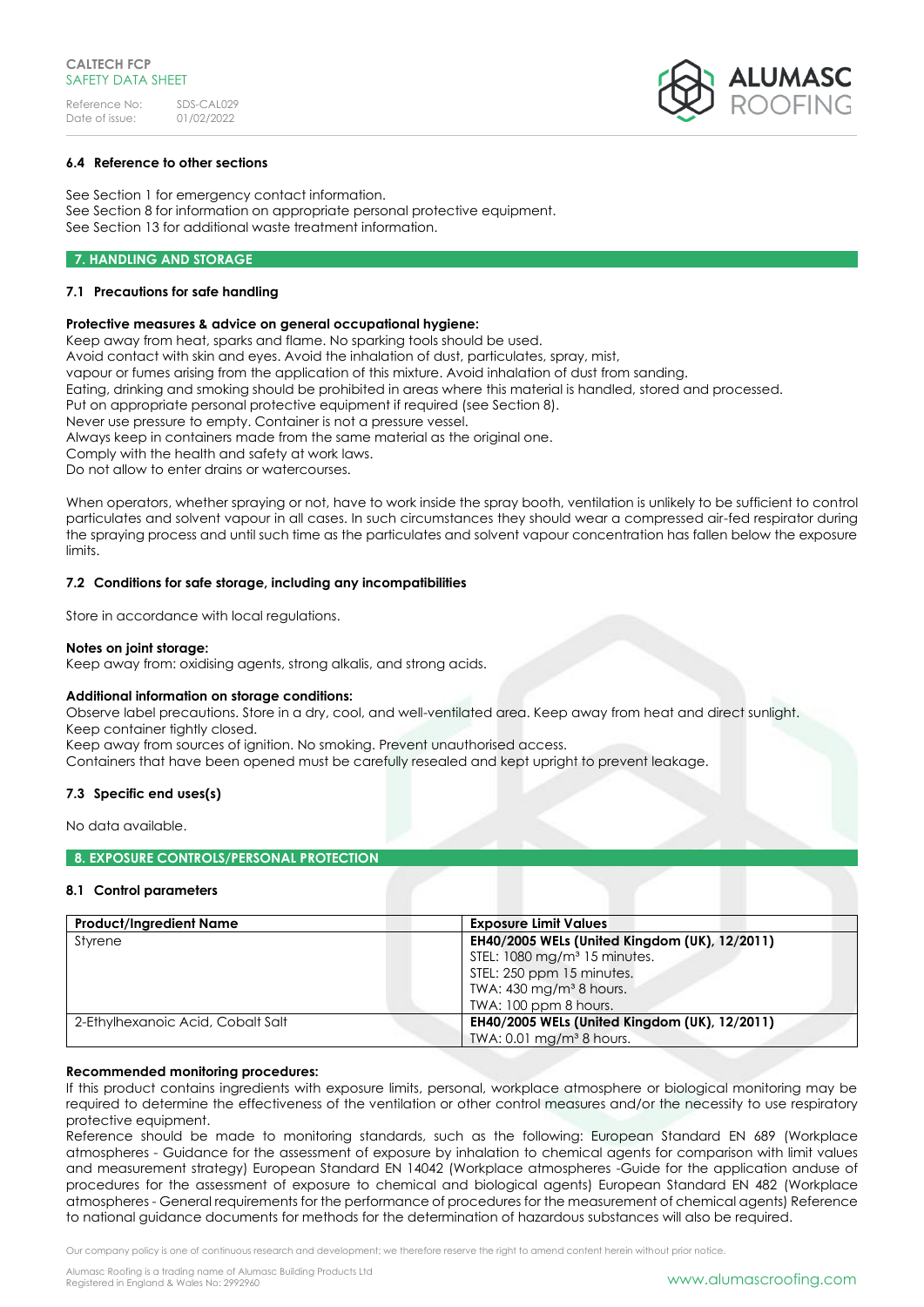### **CALTECH FCP** SAFFTY DATA SHFFT

Reference No: SDS-CAL029<br>Date of issue: 01/02/2022 Date of issue:



#### **DNELs/DMELs: Product/ Ingredient Name Type Exposure Value Population Effects** Styrene **DNEL** Short Term Inhalation 289 mg/m<sup>3</sup> (67ppm) Workers Systemic DNEL Short Term Inhalation 306 mg/m<sup>3</sup> (71ppm) Workers Local DNEL Long Term Inhalation 85 mg/ m<sup>3</sup> (20ppm) Workers Systemic DNEL Short Term Inhalation 174.25 mg/ m<sup>3</sup> (41ppm) Consumers Systemic DNEL Short Term Inhalation 182.75 mg/ m<sup>3</sup> (43ppm) Consumers | Local DNEL Long Term Inhalation 10.2 mg/ m<sup>3</sup> (2.4ppm)<br>406 mg/kg Consumers Systemic DNEL Long Term Dermal bw/day<br>343 mg/kg Workers Systemic DNEL | Long Term Dermal bw/day Consumers Systemic DNEL | Long Term Oral | 2.1mg/kg bw/day Consumers Local 2-Ethylhexanoic Acid, Cobalt Salt DNEL Long Term Inhalation 0.2351 mg/ m<sup>3</sup> Workers Local DNEL Long Term Inhalation 0.037 mg/ m<sup>3</sup> Consumers Local DNEL | Long Term Oral | 0.0558 mg/kg bw/day Consumers Systemic

### **PNECs:**

| <b>Product/Ingredient Name</b> | <b>Compartment Detail</b> | Value                  | <b>Method Detail</b>      |
|--------------------------------|---------------------------|------------------------|---------------------------|
| Styrene                        | Fresh Water               | $0.028$ mg/l           | <b>Assessment Factors</b> |
|                                | Marine Water              | $0.014$ mg/l           | <b>Assessment Factors</b> |
|                                | Fresh Water Sediment      | $0.614$ mg/kg dwt      |                           |
|                                | Marine Water Sediment     | $0.307$ mg/l           |                           |
|                                | Sewage Treatment Plant    | $5$ mg/l               | <b>Assessment Factors</b> |
|                                | Soil                      | 0.2 mg/kg dwt          |                           |
|                                | Intermittent Releases     | $0.04$ mg/l            | <b>Assessment Factors</b> |
| 2-Ethylhexanoic Acid,          | Fresh Water               | $0.51 \mu/l$           |                           |
| Cobalt Salt                    | Marine Water              | $2.36 \mu/l$           |                           |
|                                | Fresh Water Sediment      | $0.37$ mg/l            |                           |
|                                | Marine Water Sediment     | $9.5 \,\mathrm{mg/kg}$ |                           |
|                                | Sewage Treatment Plant    | $9.5 \,\mathrm{mg/kg}$ |                           |
|                                | Soil                      | $7/9$ mg/kg            |                           |

### **8.2 Exposure controls**

| Appropriate engineering controls: | Provide adequate ventilation. Where reasonably practicable, this should be achieved<br>by the use of local exhaust ventilation and good general extraction. If these are not<br>sufficient to maintain concentrations of particulates and solvent vapours below the<br>OEL, suitable respiratory protection must be worn.                                                                                                                                                                                                 |
|-----------------------------------|---------------------------------------------------------------------------------------------------------------------------------------------------------------------------------------------------------------------------------------------------------------------------------------------------------------------------------------------------------------------------------------------------------------------------------------------------------------------------------------------------------------------------|
| Personal protective equipment:    | General protective and hygienic measures: Wash hands, forearms and face thoroughly<br>after handling chemical products, before eating, smoking and using the lavatory and<br>at the end of the working period. Appropriate techniques should be used to remove<br>potentially contaminated clothing. Wash contaminated clothing before reusing. Ensure<br>that eyewash stations and safety showers are close to the workstation location.                                                                                 |
| Respiratory protection:           | If workers are exposed to concentrations above the exposure limit, they must use<br>appropriate, certified respirators. Use a properly fitted, air-purifying or air-fed respirator<br>complying with an approved standard if a risk assessment indicates this is necessary.<br>Respirator selection must be based on known or anticipated exposure levels, the<br>hazards of the product and the safe working limits of the selected respirator.<br>Recommended: organic vapour (Type A) and particulate filter (EN 140). |

Our company policy is one of continuous research and development; we therefore reserve the right to amend content herein without prior notice.

Alumasc Roofing is a trading name of Alumasc Building Products Ltd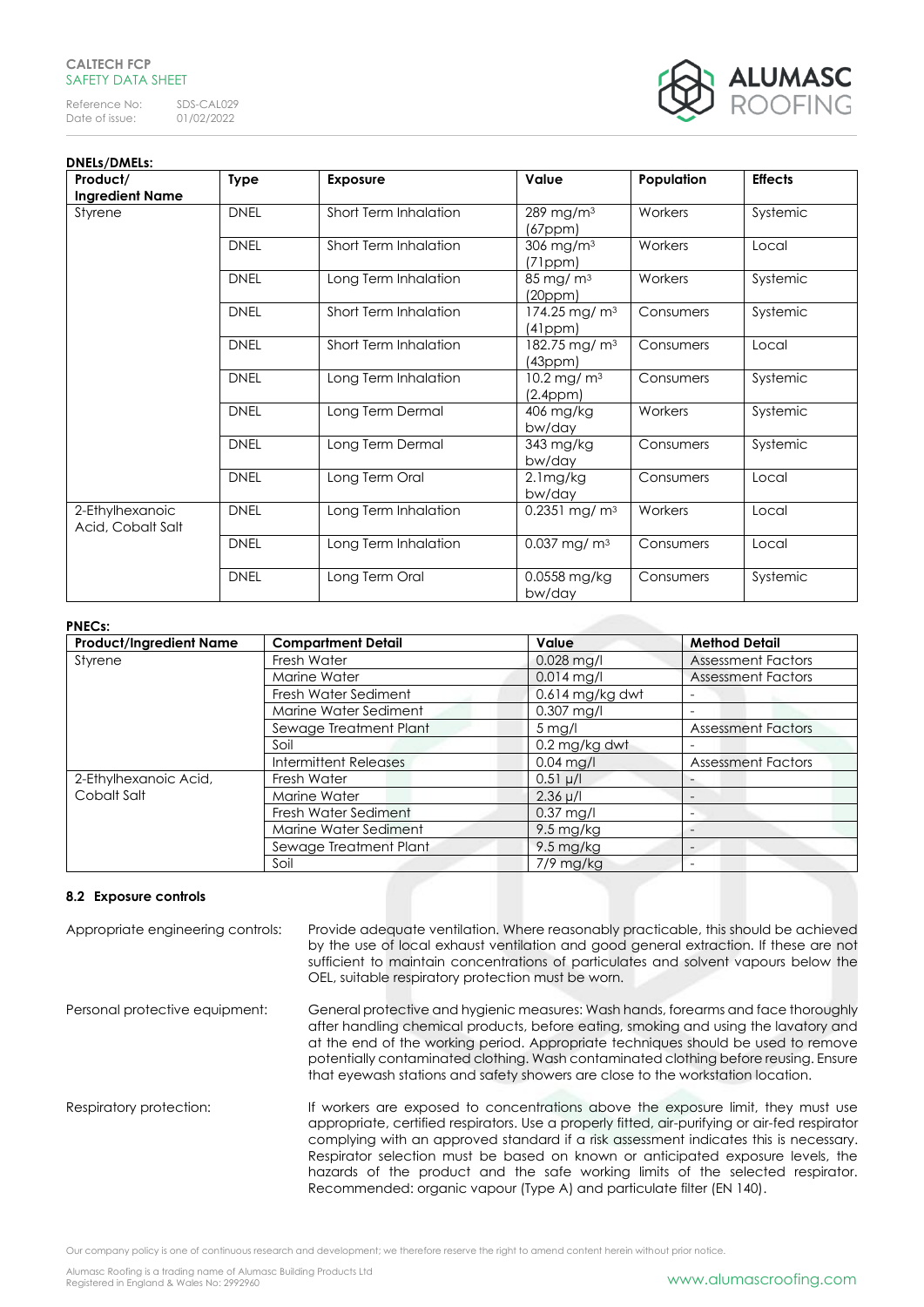

## Protection of hands: There is no one glove material or combination of materials that will give unlimited resistance to any individual or combination of chemicals. The breakthrough time must be greater than the end use time of the product. The instructions and information provided by the glove manufacturer on use, storage, maintenance and replacement must be followed. Gloves should be replaced regularly and if there is any sign of damage to the glove material. Always ensure that gloves are free from defects and that they are stored and used correctly. The performance or effectiveness of the glove may be reduced by physical/chemical damage and poor maintenance. Barrier creams may help to protect the exposed areas of the skin but should not be applied once exposure has occurred. Material of gloves: Chemical-resistant, impervious gloves complying with an approved standard should be worn at all times when handling chemical products if a risk assessment indicates this is necessary. 4 -8 hours (breakthrough time): fluor rubber (Viton) (0.70 mm) < 1 hour (breakthrough time): Chloroprene, neoprene rubber (0.4 mm). Eye protection: Safety glasses with side shields. (EN166) Body protection: Wear overalls or long sleeved shirt. (EN 467)

### **9. PHYSICAL AND CHEMICAL PROPERTIES**

### **9.1 Information on basic physical and chemical properties**

Appearance: Form: Liquid. Colour: Various (depending on pigment). Odour: Pungent. Odour threshold: 0.15ppm to 25 ppm (Styrene). pH-value: Not available. Change in condition: Melting point/melting range: Not available. Initial boiling point/boiling range: 145°C. Flash point: 32°C (estimate). Evaporation rate: 12.4 (compared to Butyl Acetate). Flammability (solid, gaseous) Combustible when exposed to heat or flames. Critical values for explosion: Lower: 1.1 %. Upper:  $6.1\%$ . Vapour pressure at 20°C: 0.67 kPa. Vapour density:  $3.6$  (Air = 1). Relative density: 1.33 g/cm3(20°C). Solubility in / miscibility with water: Insoluble in water. Partition coefficient (n-octanol/water): Not available.<br>Auto ianition temperature: 490°C. Auto ignition temperature: Decomposition temperature: Not available. Viscosity: 2800 mPas-3600 mPas @ 23°C. Explosive properties: Product is not explosive. However, formation of explosive air/vapour mixtures is possible. Oxidising properties: Not available. **9.2 Other information**

No additional information.

### **10. STABILITY AND REACTIVITY**

### **10.1 Reactivity**

No specific test data related to reactivity available for this product or its ingredients.

### **10.2 Chemical stability**

Stable under recommended storage and handling conditions (see Section 7).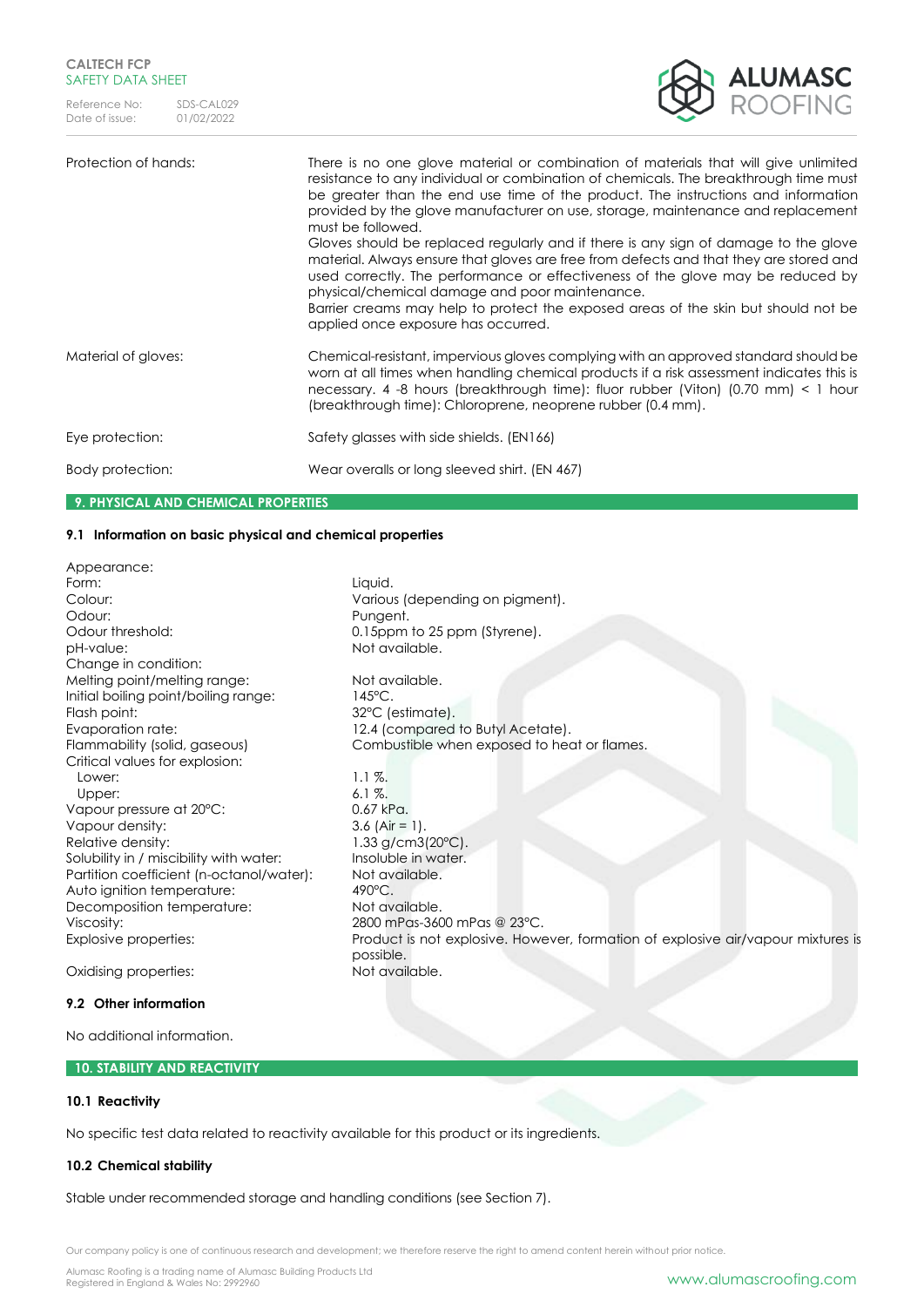

### **10.3 Possibility of hazardous reactions**

Under normal conditions of storage and use, hazardous reactions will not occur.

### **10.4 Conditions to avoid**

When exposed to high temperatures may produce hazardous decomposition products.

### **10.5 Incompatible materials**

Keep away from the following materials to prevent strong exothermic reactions: oxidising agents, strong alkalis, strong acids.

### **10.6 Hazardous decomposition products**

Under normal conditions of storage and use, hazardous decomposition products should not be produced. If involved in a fire, toxic gases including CO, CO2, and smoke can be generated.

### **11. TOXICOLOGICAL INFORMATION**

### **11.1 Information on toxicological effects**

There are no data available on the mixture itself.

Repeated or prolonged contact with the mixture may cause removal of natural fat from the skin, resulting in non-allergic contact dermatitis and absorption through the skin. If splashed in the eyes, the liquid may cause irritation and reversible damage.

This takes into account, where known, delayed and immediate effects and also chronic effects of components from shortterm and long-term exposure by oral, inhalation and dermal routes of exposure and eye contact.

#### **Acute Toxicity:**

| <b>Product/Ingredient Name</b> | Result                 | <b>Species</b>    | <b>Dose</b> | Exposure |
|--------------------------------|------------------------|-------------------|-------------|----------|
| Styrene                        | LC50 Inhalation Vapour | Rat               | 10-20 mg/kg | 4 hours  |
|                                | LD50 Oral              | Rat               | >5000 mg/kg |          |
|                                | LDL0 Dermal            | Rat – Male/Female | >2000 mg/kg |          |
| 2-Ethylhexanoic Acid,          | LD50 Oral              | Rat – Female      | 3129 mg/kg  | -        |
| Cobalt Salt                    |                        |                   |             |          |

Conclusion/Summary: Based on available data, the classification criteria are not met.

| Irritation/Corrosion:                                |                                                                                                                                                           |                |                          |                 |                    |
|------------------------------------------------------|-----------------------------------------------------------------------------------------------------------------------------------------------------------|----------------|--------------------------|-----------------|--------------------|
| <b>Product/Ingredient Name</b>                       | Result                                                                                                                                                    | <b>Species</b> | Score                    | <b>Exposure</b> | <b>Observation</b> |
| 2-Ethylhexanoic Acid, Cobalt Salt                    | Eyes – Irritant                                                                                                                                           | Rabbit         | $\overline{\phantom{0}}$ |                 |                    |
| Conclusion/Summary:                                  | Skin: Causes skin irritation.<br>Eyes: Causes serious eye irritation.<br>Respiratory: Based on available data, the classification criteria are not met.   |                |                          |                 |                    |
| Sensitisation:<br>Conclusion/Summary:                | Skin: Based on available data, the classification criteria are not met.<br>Respiratory: Based on available data, the classification criteria are not met. |                |                          |                 |                    |
| Mutagenicity:<br>Conclusion/Summary:                 | Based on available data, the classification criteria are not met.                                                                                         |                |                          |                 |                    |
| <b>Carcinogenicity:</b><br>Conclusion/Summary:       | Based on available data, the classification criteria are not met.                                                                                         |                |                          |                 |                    |
| <b>Reproductive Toxicity:</b><br>Conclusion/Summary: | Based on available data, the classification criteria are not met.                                                                                         |                |                          |                 |                    |
| Teratogenicity:<br>Conclusion/Summary:               | Based on available data, the classification criteria are not met.                                                                                         |                |                          |                 |                    |

Our company policy is one of continuous research and development; we therefore reserve the right to amend content herein without prior notice.

Alumasc Roofing is a trading name of Alumasc Building Products Ltd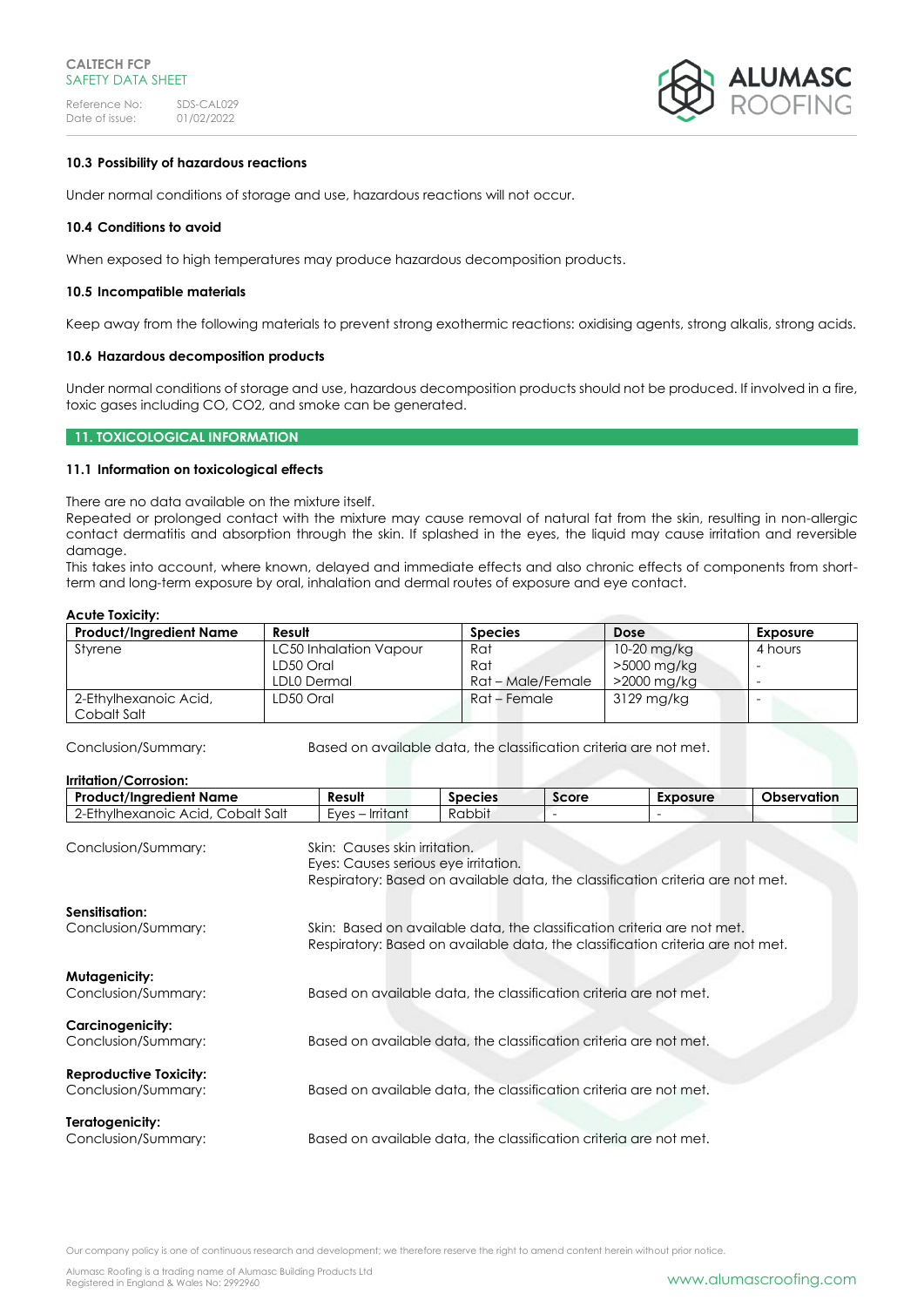Reference No: SDS-CAL029<br>Date of issue: 01/02/2022 Date of issue:



### **Specific target organ toxicity (single exposure):**

| <b>Product/Ingredient Name</b>                                                        | Category   | Route of Exposure | <b>Target Organs</b>         |
|---------------------------------------------------------------------------------------|------------|-------------------|------------------------------|
| Styrene                                                                               | Category 3 | Not applicable    | Respiratory tract irritation |
| Specific target organ toxicity (repeated exposure):<br><b>Product/Ingredient Name</b> | Category   | Route of Exposure | <b>Target Organs</b>         |
| Styrene                                                                               | Category 1 | Not applicable    | Ears                         |
| Acniration hazard:                                                                    |            |                   |                              |

| ASDII UNUN NUZULU.               |                                                            |  |
|----------------------------------|------------------------------------------------------------|--|
| <br>. د ۵<br>uct/Inaredient Name | Result                                                     |  |
| $\sim$ $\cdot$<br>Styrene        | `ateann<br>hazard<br>Aspiration<br>$\cdots$<br>$\check{ }$ |  |

### **12. ECOLOGICAL INFORMATION**

### **12.1 Toxicity**

There is no data available on the mixture itself. Do not allow to enter drains or watercourses.

| <b>Product/Ingredient Name</b>    | Result                               | <b>Species</b> | <b>Exposure</b>        |
|-----------------------------------|--------------------------------------|----------------|------------------------|
| Styrene                           | Acute EC50 4.9mg/l Fresh Water       | Algae          | 72 hours               |
|                                   | Acute EC50 4.7mg/l Fresh Water       | Daphnia        | 48 hours               |
|                                   | Acute LC50 10 mg/l Fresh Water       | Fish.          | 96 hours               |
|                                   | Chronic NOEC 1.01 mg/l Fresh Water   | Daphnia        | 21 Days                |
| 2-Ethylhexanoic Acid, Cobalt Salt | EC50 0.144 mg/l Fresh Water          | Algae          | 72 hours (growth rate) |
|                                   | EC50 71.314 mg/l Marine Water        | Algae          | 96 hours (growth rate) |
|                                   | NOEC 0.0201 mg/lFresh water          | Daphnia        | 7 days(reproduction)   |
|                                   | NOEC 0.0864 mg/l Fresh water         | Daphnia        | 7 days (mortality)     |
|                                   | Chronic EC100.023 mg /l Fresh Water  | Algae          | 72 hours (growth rate) |
|                                   | Chronic EC100.019 mg /l Fresh Water  | Daphnia        | 7 days (reproduction)  |
|                                   | Chronic EC102.03mg / Fresh Water     | <b>Fish</b>    | 33 days                |
|                                   | Chronic EC105.8 mg /l Fresh Water    | Fish           | 33 days                |
|                                   | Chronic EC101.09 mg /l Fresh Water   | <b>Fish</b>    | 33 days                |
|                                   | Chronic NOEC 0.0322 mg/l Fresh Water | Algae          | 72 hours (growth rate) |
|                                   | Chronic NOEC1.02 mg /l Fresh Water   | <b>Fish</b>    | 33 days                |
|                                   | Chronic NOEC 2.14 mg / Fresh Water   | Fish           | 33 days                |

### **Conclusion/Summary:**

Based on available data, the classification criteria are not met.

### **12.2 Persistence and degradability**

| <b>Dro</b><br>luct/Inaredient Name | Test | Result                                              | Dose | <b>Inoculum</b> |
|------------------------------------|------|-----------------------------------------------------|------|-----------------|
| $\sim$<br>tvrene                   |      | $\overline{\phantom{0}}$<br>ററ<br>davs<br>U.L<br>∸∽ |      |                 |

### **Conclusion/Summary:**

Based on available data, the classification criteria are not met.

| <b>Product/Ingredient Name</b>    | Aquatic half-life | <b>Photolysis</b> | <b>Biodearadability</b> |
|-----------------------------------|-------------------|-------------------|-------------------------|
| Styrene                           |                   |                   | Readily                 |
| 2-Ethylhexanoic Acid, Cobalt Salt |                   |                   | Readily                 |

### **12.3 Bio accumulative potential**

No bioaccumulation potential.

### **12.4 Mobility in soil**

Not available.

### **12.5 Results of PBT and vPvB assessment**

Not available.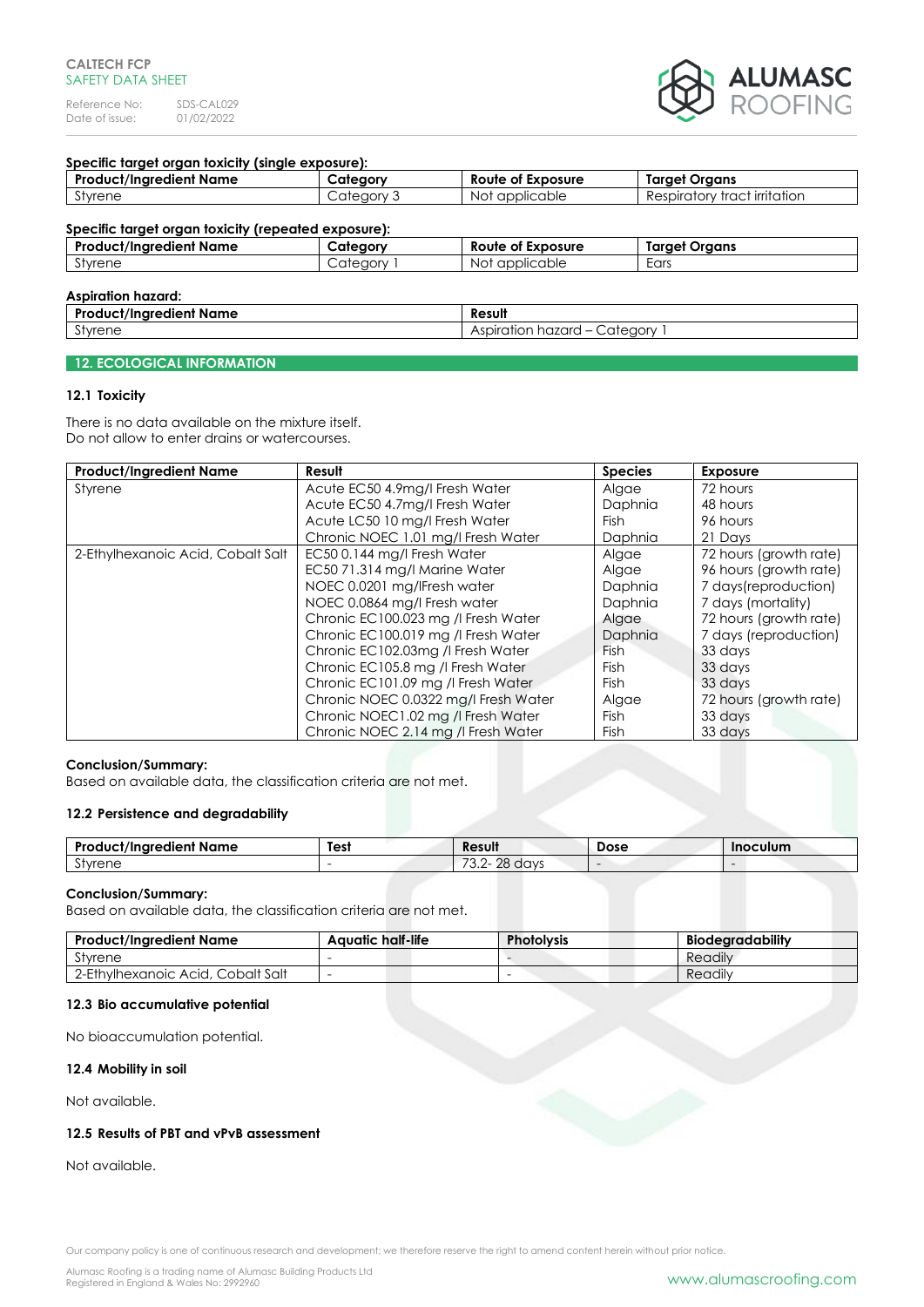Reference No: SDS-CAL029<br>Date of issue: 01/02/2022 Date of issue:



### **12.6 Other adverse effects**

No known significant effects or critical hazards.

### **13. DISPOSAL CONSIDERATIONS**

### **13.1Waste treatment methods**

| Recommendation:                 | The generation of waste should be avoided or minimised wherever possible. Disposal<br>of this product, solutions and any by-products should at all times comply with the<br>requirements of environmental protection and waste disposal legislation and any<br>regional local authority requirements. Dispose of surplus and nonrecyclable products<br>via a licensed waste disposal contractor. Waste should not be disposed of untreated<br>to the sewer unless fully compliant with the requirements of all authorities with<br>jurisdiction. |
|---------------------------------|--------------------------------------------------------------------------------------------------------------------------------------------------------------------------------------------------------------------------------------------------------------------------------------------------------------------------------------------------------------------------------------------------------------------------------------------------------------------------------------------------------------------------------------------------|
| Hazardous Waste:                | Yes                                                                                                                                                                                                                                                                                                                                                                                                                                                                                                                                              |
| Disposal considerations:        | Do not allow to enter drains or watercourses. Residues in empty containers should be<br>neutralised with a decontaminant (see section 6). Dispose of according to all federal,<br>state and local applicable regulations. If this product is mixed with other wastes, the<br>original waste product code may no longer apply and the appropriate code should<br>be assigned. For further information, contact your local waste authority.                                                                                                        |
| European Waste catalogue (EWC): | 08 01 11*Waste paint and varnish containing organic solvents or other dangerous<br>substances.                                                                                                                                                                                                                                                                                                                                                                                                                                                   |

# **ADR/RID IMDG IATA 14.1 UN number** UN 1263 UN1263 UN 1263 14.2 UN proper shipping name **Paint related product** Paint related product Paint related product **14.3 Transport class(es)** 3 Flammable liquids 3 Flammable liquids 3 Flammable liquids **14.4 Packing group III III III III III III III III III III III III III III III III III III III III III III III III III III III III III III III III III III 14.5 Environmental hazards 14.6 Tunnel restriction code**  $D/E$  D/E  $D/E$  D/E  $D/E$

Marine pollutant: No.

### **14.7 Special precautions for user**

**14. TRANSPORT INFORMATION**

| Warning:       | Flammable liquids. |
|----------------|--------------------|
| Kemler Number: | -30.               |

Due to its relatively high viscosity this material can be considered non-hazardous in accordance to ADR 2.2.3.1.5 when packed in receptacles of less than 450 litres.

Due to its relatively high viscosity, and in accordance with section 2.3.2.5 of the IMDG code, this material is not subject to the provisions for marking, labelling and testing of packages, when packed in receptacles of no greater than 30 litres.

Transport within user's premises: always transport in closed containers that are upright and secure. Ensure that persons transporting the product know what to do in the event of an accident or spillage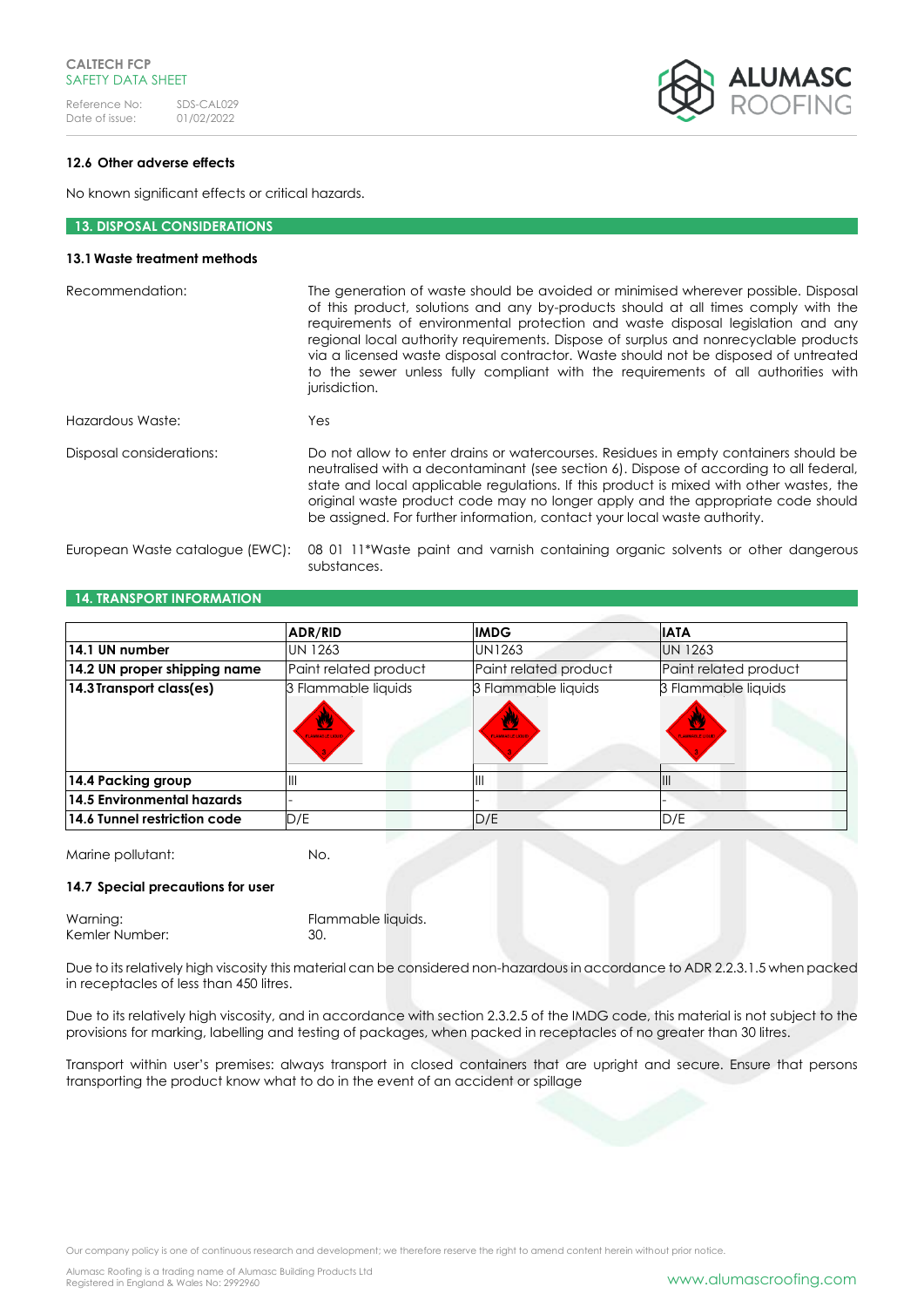

### **15. REGULATORY INFORMATION**

### **15.1 Safety, health and environmental regulations/legislation specific for the substance or mixture**

The information contained in this safety data sheet does not constitute the user's own assessment of workplace risks, as required by other health and safety legislation. The provisions of the national health and safety at work regulations apply to the use of this product at work.

CN Code: 3208 90 91. EU regulation (EC) 1907/2006 (REACH). Annex XIV - List of substances subject to authorisation. Annex XIV - None of the components are listed. Substances of very high concern - None of the components are listed. Annex XVII - Restrictions on the manufacture, placing on the market and use of certain. dangerous substances, mixtures and articles - Not applicable. Other EU Regulations: VOC for Ready-for-use mixture - Not applicable. Europe inventory - All components are listed or exempted. National regulations.

### **15.2 Chemical safety assessment**

This product contains substances for which Chemical Safety Assessments are still required.

### **16. OTHER INFORMATION**

Indicates information that has changed from previously issued version.

#### **Abbreviations and acronyms:**

| ATE:           | Acute Toxicity Estimate.                                                           |
|----------------|------------------------------------------------------------------------------------|
| CLP:           | Classification, Labelling and Packaging Regulation [Regulation (EC) No.1272/2008]. |
| DMEL:          | Derived Minimal Effect Level,                                                      |
| DNEL:          | Derived No Effect Level.                                                           |
| EUH statement: | CLP-specific Hazard statement.                                                     |
| PBT:           | Persistent, Bioaccumulative and Toxic.                                             |
| PNEC:          | Predicted No Effect Concentration.                                                 |
| RRN:           | <b>REACH Registration Number.</b>                                                  |
| $vPvB$ :       | Very Persistent and Very Bioaccumulative.                                          |
|                |                                                                                    |

### **Procedure used to derive the classification according to regulation (EC) 1272/2008 [CLP/GHS]:**

| Classification                                | Justification             |
|-----------------------------------------------|---------------------------|
| Flamm Lig 3 H226                              | On basis of test data     |
| Acute Tox 4. H332                             | <b>Calculation Method</b> |
| Eye Irrit 2, H319                             | <b>Calculation Method</b> |
| Skin Irrit 2, H315                            | <b>Calculation Method</b> |
| STOT SE 3 H335 (Respiratory Tract Irritation) | Calculation Method        |
| STOT RE 1 H372 (ears) (inhalation)            | Calculation Method        |
| Aquatic Chronic 3.H412                        | Calculation Method        |
| Resp2 H361d (unborn child)                    | <b>Calculation Method</b> |

#### **Full text of abbreviated H Statements:**

| H <sub>226</sub> : | Flammable liquid and vapour.                                                      |
|--------------------|-----------------------------------------------------------------------------------|
| H361d:             | Suspected of damaging the unborn child.                                           |
| H332:              | Harmful if inhaled.                                                               |
| H372:              | Causes damage to organs through prolonged or repeated exposure if inhaled. (ears) |
| H319:              | Causes serious eye irritation.                                                    |
| H315:              | Causes skin irritation.                                                           |
| H302:              | Harmful if swallowed.                                                             |
| H361f:             | Suspected to impair fertility.                                                    |
| H 317:             | May cause an allergic skin reaction.                                              |
| H412:              | Harmful to aquatic life with long lasting effects.                                |